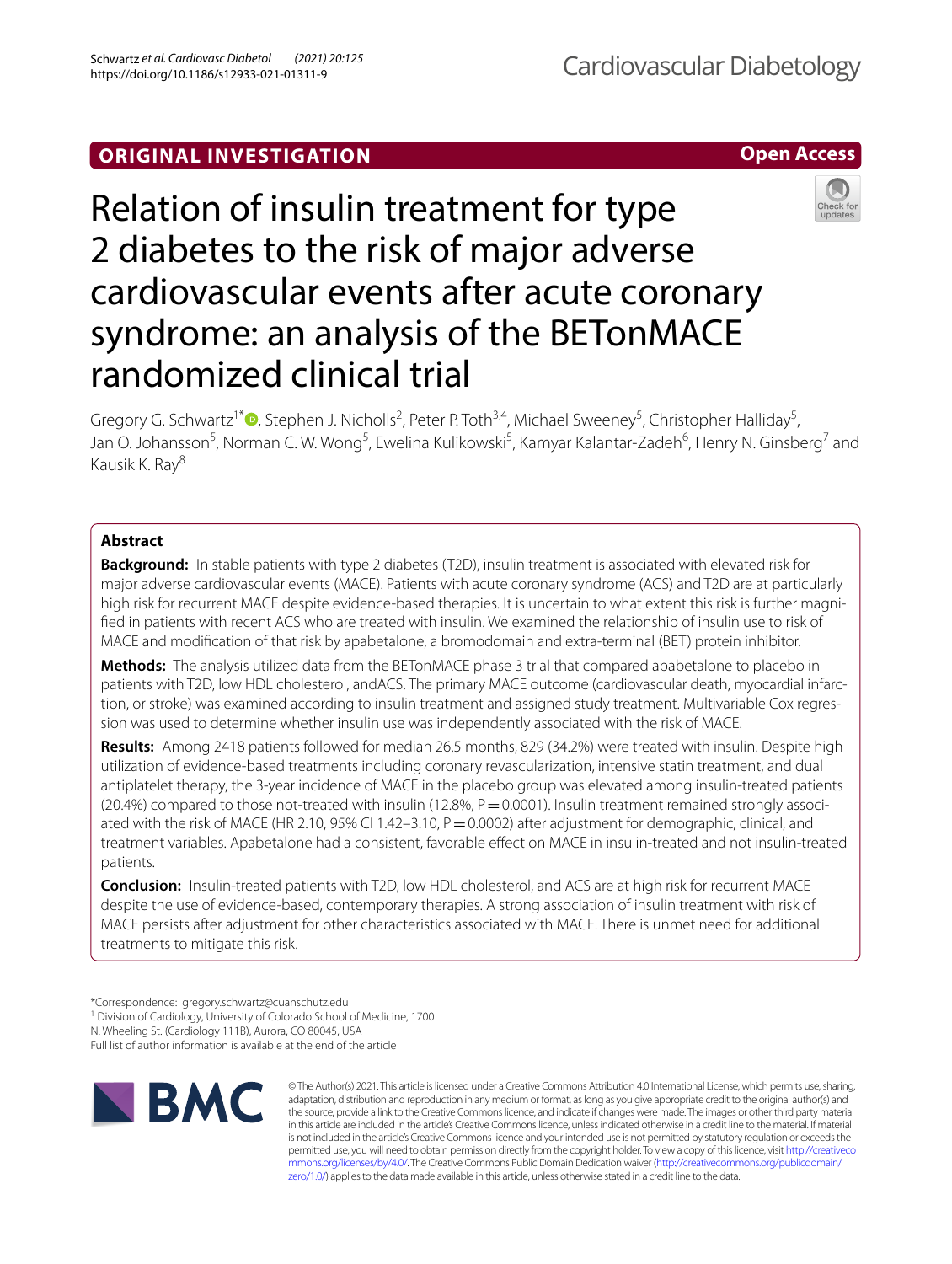*Trial registration* ClinicalTrials.gov NCT02586155, registered October 26, 2015 **Keywords:** Acute coronary syndrome, Diabetes, Epigenetics, BET proteins

# **Introduction**

Patients with acute coronary syndrome (ACS) are at high risk for additional major adverse cardiovascular events (MACE). Patients with type 2 diabetes comprise approximately 30% of those with ACS and experience up to twice the risk of recurrent MACE as those without type 2 diabetes  $[1-3]$  $[1-3]$ .

Chronic insulin treatment is required in approximately 25% of patients with type 2 diabetes to control hyperglycemia [[4\]](#page-6-2). Among patients with type 2 diabetes and ACS, approximately 35% receive chronic insulin treatment [\[5](#page-6-3)[–7\]](#page-6-4). In patients with type 2 diabetes who have not had prior MACE or who have stable coronary heart disease, insulin use is associated with elevated risk of incident or recurrent MACE and death despite use of evidence-based cardiovascular therapies [[8–](#page-6-5)[11\]](#page-6-6). However, the extent to which insulin treatment is associated with elevated cardiovascular risk after ACS is uncertain. Moreover, no diabetes medication has been shown to reduce MACE after ACS. Medications that have shown favorable cardiovascular efects in stable patients have not been studied after ACS [metformin, sodium–glucose loop transporter-2 (SGLT2) inhibitors] and drugs in other classes that have been studied after ACS failed to show beneft [glucagon-like peptide-1 (GLP-1) receptor agonists, dipeptidyl peptidase-4 inhibitors] [\[6,](#page-6-7) [12](#page-6-8)].

Bromodomain and extra-terminal (BET) proteins are epigenetic regulators of gene transcription. Apabetalone is a selective BET protein inhibitor with potentially salutary efects on pathways implicated in infammation, endothelial dysfunction, thrombosis, and vascular calcifcation [[13](#page-6-9)[–15](#page-6-10)]. These injurious processes are prognostically important in patients with ACS [\[16\]](#page-6-11). Phase 2 clinical data suggested that apabetalone might have favorable efects on MACE, particularly among those with type 2 diabetes [\[17](#page-6-12)]. Accordingly, the phase 3 BETonMACE trial [\[7\]](#page-6-4) was designed to compare apabetalone with placebo in patients with type 2 diabetes and recent ACS. The present analysis used data from BETonMACE to determine the association of insulin use with risk of MACE after ACS in a contemporary cohort of patients receiving evidence-based background cardiovascular treatments. In addition, we evaluated the interaction of insulin use and apabetalone on that risk.

# **Methods**

## **Study design**

The design and principal results of the BETonMACE trial have been described  $[7, 18]$  $[7, 18]$  $[7, 18]$  $[7, 18]$  $[7, 18]$ . The study was approved by the responsible institutional review board at each participating site, and each patient gave written, informed consent. In brief, inclusion criteria were age at least 18 years, ACS within the preceding 7–90 days, low highdensity lipoprotein cholesterol (HDL-C) levels, and a diagnosis of type 2 diabetes. Concomitant high-intensity statin therapy with atorvastatin 40–80 mg or rosuvastatin 20–40 mg daily was required unless a lower dose was medically indicated. Other concomitant treatments, including therapies for type 2 diabetes, were assessed at the randomization and subsequent visits. Patients with a prescription for any insulin product were considered to be insulin-treated. Eligible patients were randomized to treatment with apabetalone 100 mg twice daily or matching placebo. The trial continued until a blinded clinical events committee determined that at least 250 patients had experienced the primary MACE outcome (cardiovascular death, non-fatal myocardial infarction or non-fatal stroke). Secondary endpoints included hospitalization for heart failure. Adverse and serious adverse events, including hypoglycemia, were reported by investigators and categorized according to the Medical Dictionary for Regulatory Activities (MedDRA).

## **Statistical analysis**

This was a post hoc analysis. Baseline characteristics were summarized as percentages for dichotomous data and means (SDs) for approximately normal or medians (IQRs) for non-normal continuous data. Characteristics were compared between patients with diabetes who were or were not treated with insulin during the trial using t-tests or Wilcoxson tests for continuous variables and chi-square tests for categorical variables.

The cumulative incidence of the primary MACE endpoint was described in each treatment group and insulin use subgroup with Kaplan–Meier survival analysis. Cox proportional hazards models were used to determine treatment hazard ratios (HR) with 95% confdence interval (CI) and interaction of study treatment and insulin treatment on MACE.

Cox regression models were used to determine whether insulin treatment was an independent predictor of MACE and hospitalization for heart failure in the placebo group. Model 1 was stratifed for country and baseline statin allocation. Model 2 was adjusted for demographic variables (age, sex, race) and other characteristics that difered between insulin-treated and not insulin-treated patients including duration of diabetes; history of heart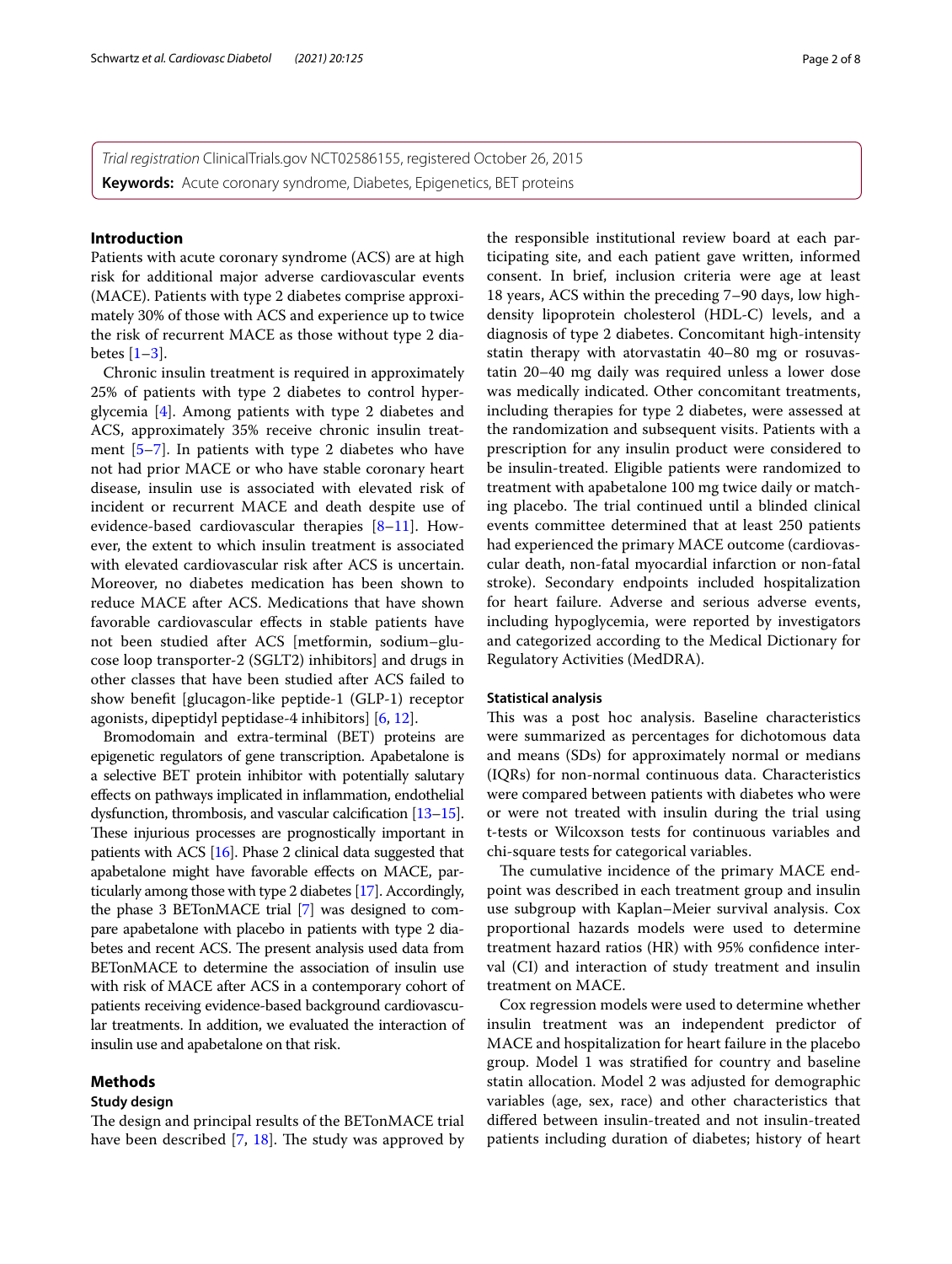failure, myocardial infarction, or coronary revascularization procedure prior to the qualifying ACS; statin treatment intensity, and hemoglobin A1c. Model 3 was also adjusted for the variables in model 2 plus use of metformin, sulfonylureas, sodium–glucose cotransporter-2 (SGLT2) inhibitors, and glucagon-like peptide-1 (GLP-1) receptor agonists.

Heterogeneity in the absolute diference in risk of MACE with apabetalone versus placebo according to insulin treatment category was determined according to equation 5 for quantitative interaction in the treatise of Gail and Simon [\[19\]](#page-6-14). The occurrence of adverse events related to hypoglycemia in insulin-treated versus not insulin-treated patients and of MACE among those with or without hypoglycemia were compared with Fisher's exact test. Other analyses were performed with R software, version 3.5.1 or higher (R Foundation for Statistical

Computing). P-values less than 0.05 were considered statistically signifcant.

#### **Results**

The analysis cohort comprised 2418 patients who were randomized at 190 sites in 13 countries between November 2015 and July 2018, received at least one dose of study medication, and were followed for a median of 26.5 months. Overall, there were 274 primary MACE endpoints with 125 (10.9%) in the apabetalone group and 149 (12.4%) in the placebo group (treatment HR 0.82; 95% CI 0.65–1.04;  $P = 0.11$ ) [[7\]](#page-6-4). There were 78 patients with hospitalization for heart failure, with 29 (2.4%) in the apabetalone group and 49 (4.0%) in the placebo group (treatment HR 0.59; 95% CI 0.38-0.94; P = 0.03) [\[20](#page-6-15)].

Baseline characteristics of the analysis cohort are summarized in Table [1.](#page-2-0) There were 829 (34.3%)

#### <span id="page-2-0"></span>**Table 1** Baseline characteristics of the patients according to insulin treatment

|                                                | All patients ( $N = 2418$ ) | Insulin-treated ( $N = 829$ ) | Not insulin-treated<br>$(N = 1589)$ | Treated vs. not<br>treated P-value |
|------------------------------------------------|-----------------------------|-------------------------------|-------------------------------------|------------------------------------|
| Demographics                                   |                             |                               |                                     |                                    |
| Age, years, mean (SD)                          | 61.3(9.5)                   | 61.0(9.4)                     | 61.4(9.6)                           | 0.36                               |
| Female, n (%)                                  | 618 (25.6)                  | 239 (28.8)                    | 379 (23.9)                          | 0.008                              |
| Non-White Race, n (%)                          | 299 (12.4)                  | 140 (16.9)                    | 159 (10.0)                          | < 0.0001                           |
| Medical history                                |                             |                               |                                     |                                    |
| Duration of diabetes, years, mean (SD)         | 8.5(7.6)                    | 12.6(8.0)                     | 6.4(6.5)                            | < 0.0001                           |
| Prior MI, PCI, or CABG; n (%)                  | 865 (35.8)                  | 331 (39.9)                    | 534 (33.6)                          | 0.002                              |
| Heart failure; n (%)                           | 348 (14.4)                  | 141 (25.0)                    | 207 (13.0)                          | 0.01                               |
| Index ACS, n (%)                               |                             |                               |                                     |                                    |
| <b>STEMI</b>                                   | 932 (52.7)                  | 313 (37.8)                    | 619 (39.0)                          | 0.24                               |
| Non-STEMI                                      | 836 (47.3)                  | 304 (36.7)                    | 532 (33.5)                          | 0.24                               |
| Unstable angina                                | 625 (26.0)                  | 200 (24.1)                    | 425 (26.7)                          | 0.19                               |
| Revascularization for index ACS                | 1922 (79.5)                 | 667 (80.5)                    | 1255 (79.0)                         | 0.42                               |
| Biometrics, mean (SD)                          |                             |                               |                                     |                                    |
| Body mass index, kg/m <sup>2</sup>             | 30.3(4.9)                   | 30.2(4.9)                     | 30.3 (4.9)                          | 0.66                               |
| Systolic blood pressure, mmHq                  | 129(15)                     | 130 (16)                      | 129(14)                             | 0.24                               |
| Cardiovascular and diabetes medications, n (%) |                             |                               |                                     |                                    |
| High-intensity statin                          | 2195 (90.2)                 | 770 (92.9)                    | 1425 (89.7)                         | 0.01                               |
| ACE-inhibitor or ARB                           | 2229 (92.2)                 | 770 (92.9)                    | 1459 (91.8)                         | 0.40                               |
| Dual anti-platelet therapy                     | 2122 (87.8)                 | 735 (88.7)                    | 1387 (87.3)                         | 0.36                               |
| Metformin                                      | 1998 (82.6)                 | 604 (72.9)                    | 1394 (87.7)                         | < 0.0001                           |
| Sulfonylurea                                   | 707 (29.2)                  | 177(21.4)                     | 530 (33.4)                          | < 0.0001                           |
| SGLT2 inhibitor                                | 298 (12.3)                  | 137 (16.5)                    | 161(10.1)                           | < 0.0001                           |
| GLP-1 receptor agonist                         | 86(3.6)                     | 51(6.2)                       | 35(2.2)                             | < 0.0001                           |
| Clinical chemistry, median (Q1-Q3)             |                             |                               |                                     |                                    |
| Estimated GFR (mL/min/1.73m <sup>2</sup> )     | 98.3 (76.2-126.2)           | 95.7 (73.8-127.9)             | 99.7 (77.3-125.5)                   | 0.23                               |
| Fasting glucose, mmol/L                        | $7.5(6.1-9.7)$              | $8.7(6.8 - 11.4)$             | $7.0(5.9 - 9.0)$                    | < 0.0001                           |
| Hemoglobin A1c, %                              | $7.3(6.4 - 8.7)$            | $8.4(7.5-9.6)$                | $6.9(6.2 - 7.8)$                    | < 0.0001                           |
| LDL cholesterol, mmol/L                        | $1.7(1.3-2.2)$              | $1.7(1.3-2.2)$                | $1.7(1.3-2.2)$                      | 0.62                               |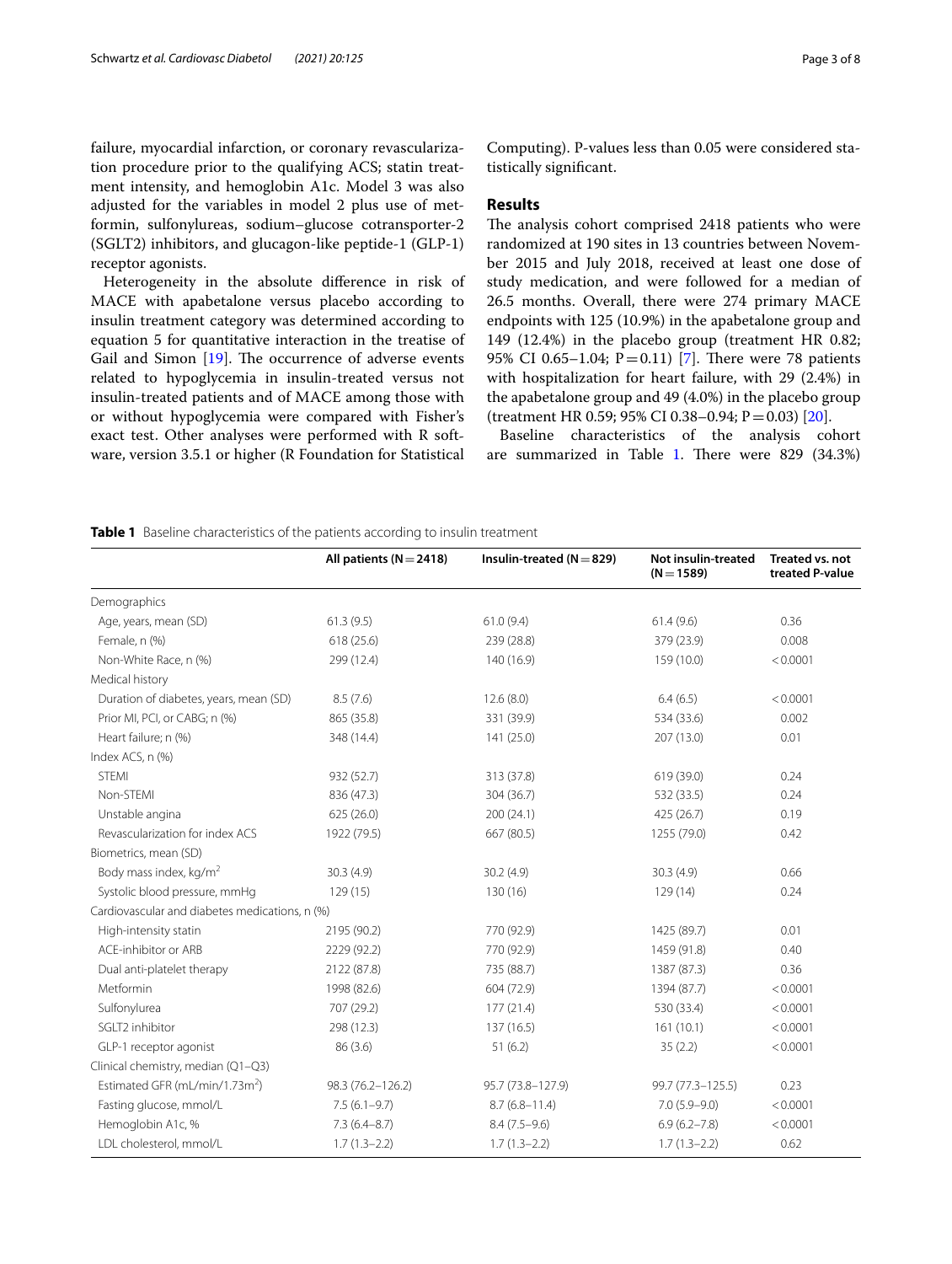insulin-treated patients and 1589 (65.7%) who were not insulin-treated. Insulin-treated patients were more likely to be female, of non-white race, to have a longer duration of diabetes and a history of heart failure, to have a prior history of myocardial infarction or coronary revascularization, and to receive high-intensity statin treatment. Insulin-treated patients had higher baseline levels of fasting glucose and hemoglobin A1c than patients not treated with insulin. Insulin-treated patients were less likely to be treated with metformin or sulfonylureas, but more likely to be treated with SGLT2 inhibitors or GLP-1 receptor agonists.

The Fig. [1](#page-3-0) shows the cumulative incidence of MACE by insulin treatment category and study treatment group. Among patients assigned to placebo, Kaplan–Meier estimates of the incidence of MACE at 3 years were 20.4% in the insulin-treated subgroup and 12.8% in the not insulin-treated subgroup (relative risk 1.59;  $P = 0.0001$ ). Apabetalone had a similar efect on the relative risk of MACE in the insulin-treated subgroup (treatment HR 0.80; 95% CI 0.57–1.14) and in the not insulin-treated subgroup (HR 0.85; 95% CI 0.61–1.18;  $P_{interaction} = 0.78$ ). However, due to the higher absolute risk of MACE in the former subgroup, the 3-year Kaplan–Meier estimate of the absolute diference in risk of MACE between apabetalone and placebo groups was twice as great (3.6%) as

in the not insulin-treated subgroup  $(1.8\%; P=0.006$  for heterogeneity).

Table [2](#page-4-0) shows the results of Cox proportional hazards models relating insulin treatment to the risk of MACE and hospitalization for heart failure in the placebo group. Insulin use was a signifcant predictor of MACE in unadjusted and adjusted models. In fully adjusted Model 3 the use of insulin was associated with a HR for MACE of 2.10 (95% CI 1.42–3.10;  $P = 0.0002$ ). Insulin use was also a signifcant predictor of hospitalization for heart failure with HR 2.34 (95% CI 1.19–4.60;  $P = 0.01$ ) in the fully adjusted model.

The incidence of treatment-emergent adverse events (TEAE) (i.e., adverse events that developed or worsened during randomized treatment) was greater in patients treated with insulin than in those not treated with insulin (79% versus 62%), with the diference driven by cardiovascular (28% versus 20%) and hematologic (7% versus 3%) events. Similarly, serious TEAE (those that were fatal, life-threatening, required or prolonged hospitalization, or led to disability) occurred in 39% of insulintreated versus 23% of not insulin-treated patients. TEAE rates were similar in apabetalone versus placebo groups among patients treated with insulin (77% versus 82%) or not treated with insulin (64% versus 61%) as were serious TEAE rates.



<span id="page-3-0"></span>**Fig. 1** Cumulative incidence of MACE by study treatment group and insulin treatment category. Kaplan–Meier plots showing the cumulative incidence of MACE in the apabetalone and placebo groups, according to insulin treatment category. Hazard ratio are calculated by Cox proportional hazards models, stratifed by country (countries with fewer than 100 patients combined) and statin agent (atorvastatin or rosuvastatin). Solid lines, insulin-treated. Dashed lines, not insulin-treated. MACE, major adverse cardiovascular events. Apabetalone had a larger efect on absolute risk of MACE among insulin-treated than not insulin-treated patients (quantitative interaction  $P=0.006$ )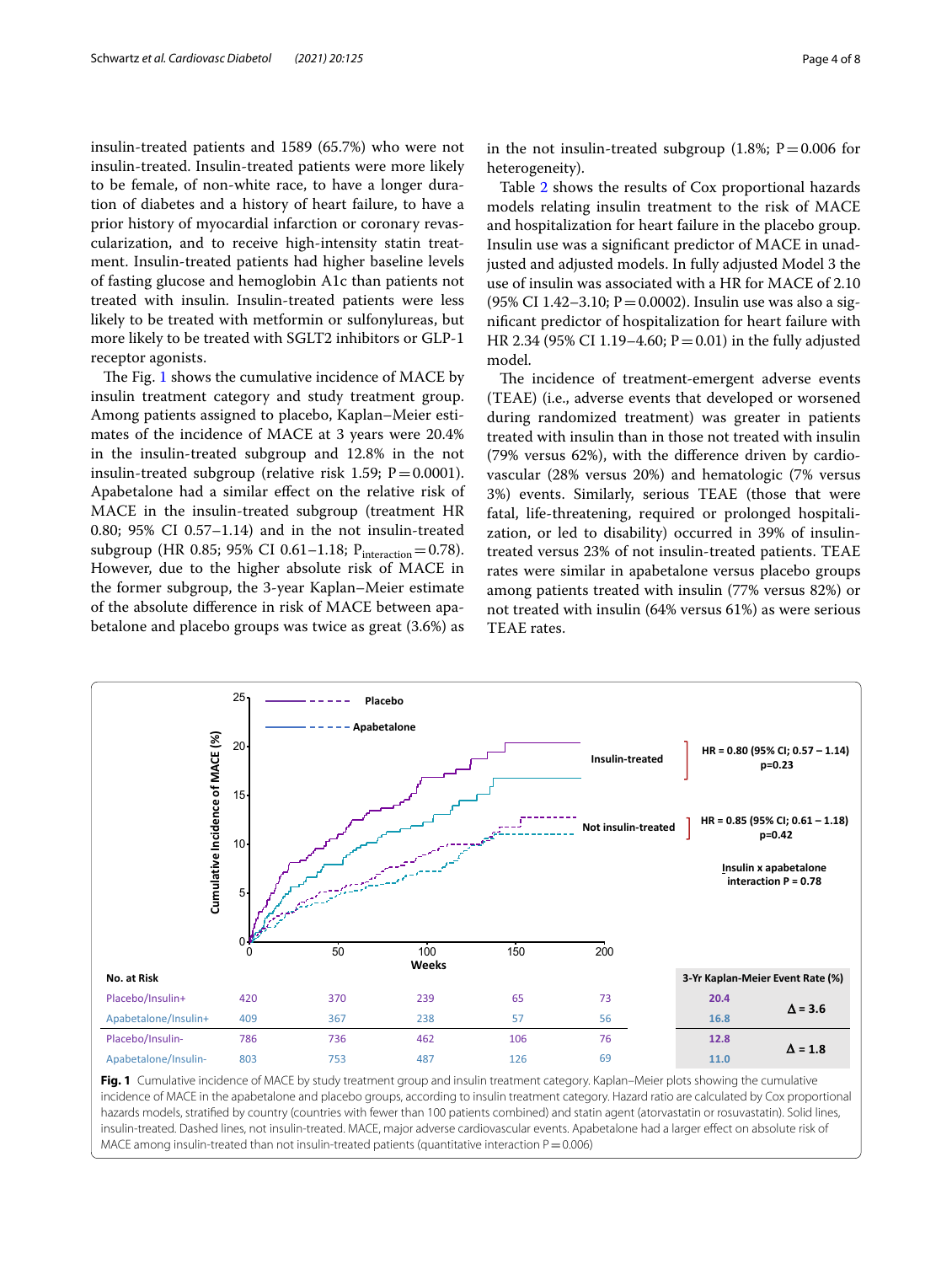| Insulin-<br>treated $(n=420)$                              | Not insulin treated ( $n=786$ )                           | Model          | <b>Model covariates</b>                                                                                                              | HR [95% CI] (insulin-treated/<br>not treated)                       | p-value         |  |  |  |
|------------------------------------------------------------|-----------------------------------------------------------|----------------|--------------------------------------------------------------------------------------------------------------------------------------|---------------------------------------------------------------------|-----------------|--|--|--|
| No. of events/N (%) No. of events/N (%)                    |                                                           |                |                                                                                                                                      |                                                                     |                 |  |  |  |
| <b>MACE</b><br>73/420 (17.4)<br><b>HHF</b><br>28/420 (6.7) | <b>MACE</b><br>76/786 (9.7)<br><b>HHF</b><br>21/786 (2.7) |                | Unadjusted                                                                                                                           | <b>MACE</b><br>1.89 [1.36-2.62]<br><b>HHF</b><br>2.48 [1.40-4.40]   | 0.0001<br>0.002 |  |  |  |
|                                                            |                                                           | $\overline{2}$ | Age, sex, race, dura-<br>tion of diabetes,<br>HbA1c, use of<br>intensive statin,<br>prior MI/PCI/CABG,<br>and prior heart<br>failure | <b>MACE</b><br>$1.86$ [1.27-2.73]<br><b>HHF</b><br>1.79 [0.92-3.47] | 0.002<br>0.08   |  |  |  |
|                                                            |                                                           | 3              | Model 2 plus adjust-<br>ment for use of<br>metformin, sulfo-<br>nylurea, SGLT2i,<br>and GLP-1 RA                                     | MACE<br>2.10 [1.42-3.10]<br><b>HHF</b><br>2.34 [1.19-4.60]          | 0.0002<br>0.01  |  |  |  |

<span id="page-4-0"></span>**Table 2** Cox proportional hazards models for the association of insulin treatment with risk of MACE and hospitalization for heart failure in the placebo group

*CABG* coronary artery bypass grafting, *GLP-1 RA* glucagon-like peptide-1 receptor agonist, *HHF* hospitalization for heart failure, *MACE* major adverse cardiovascular events, *MI* myocardial infarction, *PCI* percutaneous coronary intervention, *SGLT2i* sodium–glucose loop transporter 2 inhibitor

Adverse events related to hypoglycemia were more common in insulin-treated patients ( $n=26$ , 3.1%) than in patients not treated with insulin  $(n=11, 0.7\%, P<0.001)$ . There was 1 serious adverse event related to hypoglycemia, in an insulin-treated patient. The number of patients with a hypoglycemia-related adverse event was similar with apabetalone or placebo (17 vs. 20). Hypoglycemia did not appear to account for the increased risk of MACE in insulin-treated patients. Among the 26 insulin-treated patients with a hypoglycemia-related adverse event, MACE occurred in 5 (19.2%). Among the 803 insulintreated patients without a hypoglycemia-related adverse event, MACE occurred in 124 (15.4%,  $P = 0.58$ ).

# **Discussion**

Insulin treatment has been associated with elevated risk for incident or recurrent MACE in patients with type 2 diabetes without or with established, stable atherosclerotic cardiovascular disease [\[8](#page-6-5)[–11\]](#page-6-6). Patients with ACS are at high risk of further ischemic cardiovascular events. This risk is magnified approximately twofold among patients with type 2 diabetes  $[1-3]$  $[1-3]$  $[1-3]$ . The present analysis demonstrates that risk is even further magnifed in insulin-treated patients with type 2 diabetes and ACS, with a 3-year incidence of cardiovascular death, myocardial infarction, or stroke of approximately 20%. This elevated risk persists despite high utilization of contemporary, evidence-based treatments for ACS including coronary revascularization, intensive statin therapy, inhibitors

of the renin-angiotensin system, and dual anti-platelet agents and with good control of blood pressure and lowdensity lipoprotein cholesterol levels. Insulin use was also associated with a signifcantly increased risk of hospitalization for heart failure, even after adjustment for prior heart failure.

Insulin treatment was associated with other characteristics generally associated with high cardiovascular risk, including prior myocardial infarction, coronary revascularization, and heart failure and longer duration of diabetes. In particular, a longer duration of diabetes may be associated with more severe or extensive atherosclerosis [\[21–](#page-6-16)[23\]](#page-6-17). Insulin use was also associated with higher levels of hemoglobin A1c and fasting glucose and lower utilization of metformin and sulfonylureas. On the other hand, insulin use was also associated with greater utilization of SGLT2 inhibitors and GLP-1 receptor agonists which might be expected to reduce risk of recurrent MACE and heart failure events. However, adjustment for all of these variables and demographic characteristics did not diminish the strength of association of insulin treatment with risk of MACE and hospitalization for heart failure. We cannot exclude the possibility that other, unidentifed covariates account in part for the remaining association.

Insulin may also have direct adverse cardiovascular efects. Exogenous insulin therapy may cause hypoglycemia and in turn increased risk of MACE and death [[24](#page-6-18)[–26](#page-7-0)]. Insulin also promotes pathologic cell growth and proliferation in the arterial wall [\[27](#page-7-1)]. Intravascular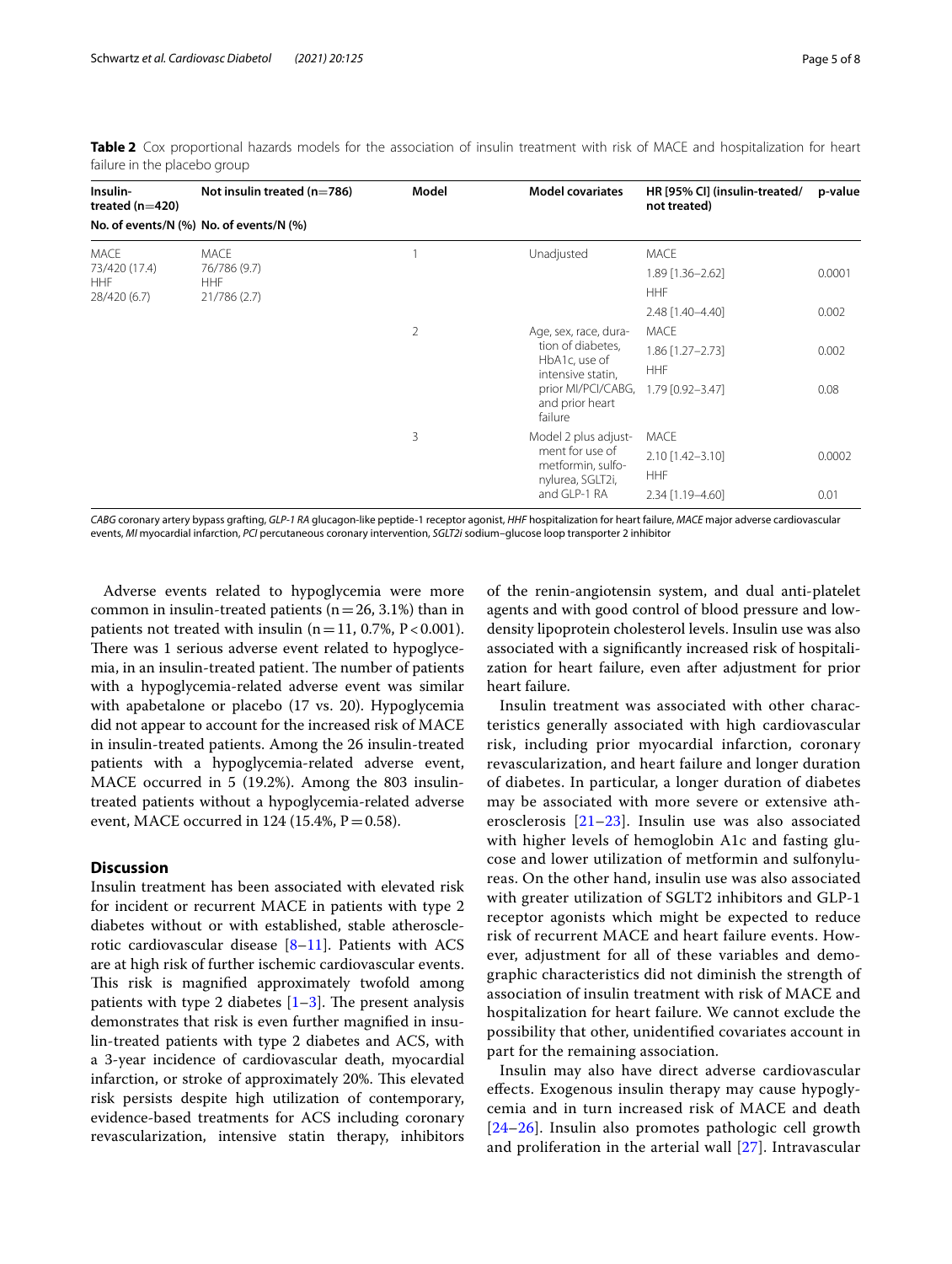ultrasound shows that insulin-treated patients with coronary artery disease have smaller external elastic membrane and lumen volumes than patients not treated with insulin, resulting in greater percent atheroma volume for a given total atheroma volume [[28\]](#page-7-2). In a favorable direction, insulin treatment reduces the concentration of circulating free fatty acids [[29](#page-7-3)] and thereby might attenuate deleterious efects of elevated free fatty acids on endothelial function, intensity of infammation, blood pressure, and sudden cardiac death [[30](#page-7-4), [31\]](#page-7-5).

The only randomized, prospective trial evaluating efects of long-term insulin treatment on risk of MACE following ACS in patients with type 2 diabetes indicated no benefit and the possibility of harm. The Diabetes Mellitus Insulin Glucose Infusion in Acute Myocardial Infarction 2 (DIGAMI-2) trial comprised 1253 patients of whom 947 were randomly assigned to insulin-based or conventional glucose control at hospital discharge after receiving 24 h of insulin–glucose infusion in hospital. Two year mortality was high but did not difer signifcantly between groups (23.4% versus 21.2%) [[32\]](#page-7-6). In extended follow-up at a median 4.1 years, insulin-based treatment was also associated with a non-signifcant excess of deaths (odds ratio 1.30, 95% CI 0.93–1.81) and with a signifcant excess of non-fatal MACE (odds ratio 1.89, 95% CI 1.35–2.63) [[33\]](#page-7-7). Other diabetes drugs evaluated in large randomized, placebo-controlled trials in patients with ACS also failed to show beneft, including lixisenatide  $[6]$  $[6]$ , alogliptin  $[12]$  $[12]$  $[12]$ , and aleglitazar  $[5]$  $[5]$ .

#### **Limitations**

Limitations include the fact that the analysis was conducted on a post hoc basis and the trial had limited power to draw inference on event rates and treatment efects in subgroups. Cox models were adjusted for characteristics that difered between patients who were or were not treated with insulin. However, the possibility of residual confounding by unmeasured clinical or laboratory variables cannot be excluded. Changes in the doses of diabetes medications were not ascertained. Only 3.1% of insulin-treated patients had an investigator-reported adverse event related to hypoglycemia and these patients accounted for only 5 MACE events; however, some hypoglycemic events may not have been reported and may have contributed to a higher rate of MACE in insulintreated patients. Patients in the BETonMACE trial were randomized 7–90 days after the qualifying ACS event; i.e., at hospital discharge or thereafter. The current analysis therefore does not consider potential efects of insulin use during hospitalization for ACS and associated revascularization procedures [[34](#page-7-8)]. Patients in the trial had low levels of HDL cholesterol; it is uncertain whether fndings were infuenced by this selection criterion.

# **Conclusion**

Insulin treatment is required in many patients with type 2 diabetes and ACS. Notwithstanding the above limitations, insulin use is strongly associated with risks of recurrent MACE and hospitalization for heart failure following ACS, even after adjustment for other characteristics associated with these risks and despite widespread use of evidence-based therapies including coronary revascularization, intensive statin treatment, inhibitors of the renin–angiotensin system, and dual-antiplatelet agents. Because no diabetes drug has shown cardiovascular beneft in patients with recent ACS, the present observations highlight a need for new treatments to reduce MACE and heart failure events in this very highrisk setting.

Apabetalone is a selective BET protein inhibitor with potentially salutary efects on pathways implicated in infammation, endothelial dysfunction, thrombosis, and vascular calcifcation [[13](#page-6-9)[–15](#page-6-10)]. In patients with type 2 diabetes, low HDL cholesterol, and recent ACS, the BETon-MACE study showed a trend to decreased risk of MACE with apabetalone and fewer heart failure hospitalizations compared to placebo  $[7, 20]$  $[7, 20]$  $[7, 20]$  $[7, 20]$ . The large absolute difference in the incidence of MACE with apabetalone versus placebo among insulin-treated patients suggests that this group might derive beneft and warrants further study.

#### **Abbreviations**

ACS: Acute coronary syndrome; BET: Bromodomain and extra-terminal domain; DIGAMI-2: Diabetes Mellitus Insulin Glucose Infusion in Acute Myocardial Infarction 2; GLP-1: Glucagon-like peptide-1; MACE: Major adverse cardiovascular events; SGLT2: Sodium–glucose cotransporter-2.

#### **Acknowledgements**

The authors thank the investigators, study site staff, and patient volunteers who participated in the study.

#### **Authors' contributions**

Conception of this work: GGS. Design of the clinical trial: GGS, SJN, PPT, JJ, MS, NCWW, KKZ, HNG, KKR. Acquisition of the data: GGS, SJN, PPT, JJ, MS, NCWW, KKZ, HNG, KKR. Analysis of the data: CH. Interpretation of the data: All. Drafting of the manuscript: GGS. Critical revision of the manuscript: All. All authors read and approved the fnal manuscript.

#### **Funding**

The BETonMACE trial was funded by Resverlogix Corporation.

#### **Data availability**

The authors declare that the data supporting the fndings of this study are available within the article.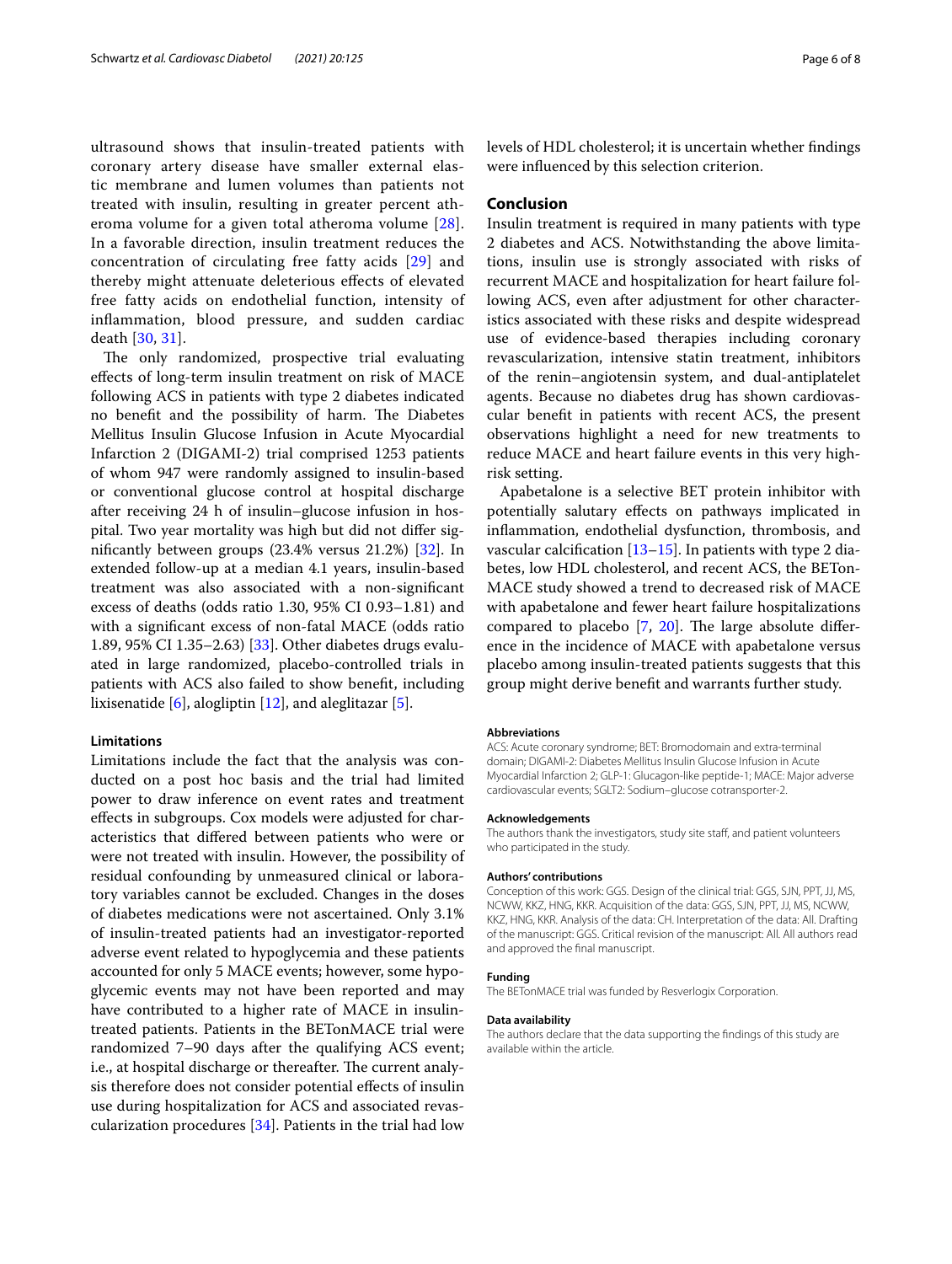# **Declarations**

#### **Ethics approval and consent to participate**

The BETonMACE trial was approved by the responsible institutional review board at each participating site and each patient gave written, informed consent.

#### **Consent for publication**

All authors have reviewed and approved the content of this manuscript for publication. A portion of this work was presented in abstract form at the American Heart Association Scientifc Sessions, November 2020.

#### **Competing interests**

GGS has received research support to the University of Colorado from AstraZeneca, Resverlogix, Roche, Sanof, and The Medicines Company. He is coinventor of pending US patent 62/806,313 ("Methods for Reducing Cardiovascular Risk") assigned in full to the University of Colorado. SJN reports research grants from AstraZeneca, Amgen, Anthera, Eli Lilly, Esperion, Novartis, Cerenis, The Medicines Company, Resverlogix, InfraReDx, Roche, Sanof-Regeneron and LipoScience and honoraria from AstraZeneca, Akcea, Eli Lilly, Anthera, Omthera, Merck, Takeda, Resverlogix, Sanof-Regeneron, CSL Behring, Esperion, Boehringer Ingelheim. PPT reports speaker bureau compensation from Amarin, Amgen, Esperion, Merck, Novo-Nordisk; consultant compensation from Amarin, Amgen, bio89, Novartis, and Theravance. CH, JJ, EK, MS, and NCWW are employees of Resverlogix Corporation. KKZ has received honoraria from Abbott, Abbvie, ACI Clinical, Akebia, Alexion, Amgen, Ardelyx, Astra-Zeneca, Aveo, Braun, Cara Therapeutics, Chugai, Cytokinetics, Daiichi, DaVita, Fresenius, Genentech, Haymarket Media, Hospira, Kabi, Keryx, Kissei, Novartis, Pfizer, Regulus, Relypsa, Resverlogix, Dr. Schaer, Sandoz, Sanofi, Shire, Vifor, UpToDate, and ZS-Pharma. HNG has received research support from Astra-Zeneca, Amgen, Pfizer and honoraria from Astrazeneca, Amgen, Pfizer, Merck, Kowa, Resverlogix, Regeneron, Sanof. KKR reports honoraria from Resverlogix, Aegerion, Amgen, Pfizer, AstraZeneca, Cerenis, Akcea, The Medicines Company, Kowa, Novartis, Cipla, Eli Lilly, Algorithm, Takeda, Boehringer Ingelheim, Abbvie, Silence Therapeutics, Dr. Reddys, Bayer, Daiichi Sankyo, Esperion, Zuel‑ ling Pharma, Sanof-Regeneron and Merck and grants from Sanof-Regeneron and Merck.

#### **Author details**

<sup>1</sup> Division of Cardiology, University of Colorado School of Medicine, 1700 N. Wheeling St. (Cardiology 111B), Aurora, CO 80045, USA. <sup>2</sup>Victorian Heart Institute, Monash University, Melbourne, Australia. <sup>3</sup> Cicarrone Center for the Prevention of Cardiovascular Disease, Johns Hopkins University School of Medicine, Baltimore, MD, USA. <sup>4</sup>CGH Medical Center Sterling, Sterling, IL, USA.<sup>5</sup> Resverlogix Corporation, Calgary, AB, Canada.<sup>6</sup> Division of Nephrology and Hypertension, University of California Irvine, Orange, CA, USA.<sup>7</sup> Department of Medicine, Vagelos College of Physicians and Surgeons, Columbia University, New York, NY, USA. <sup>8</sup>Imperial Centre for Cardiovascular Disease Prevention, Imperial College, London, UK.

# Received: 6 March 2021 Accepted: 3 June 2021

#### **References**

- <span id="page-6-0"></span>1. Ahmed S, Cannon CP, Murphy SA, Braunwald E. Acute coronary syndromes and diabetes: is intensive lipid lowering benefcial? Results of the PROVE IT-TIMI 22 trial. Eur Heart J. 2006;27(19):2323–9.
- 2. Ray KK, Colhoun HM, Szarek M, Baccara-Dinet M, Bhatt DL, Bittner VA, et al. Efects of alirocumab on cardiovascular and metabolic outcomes after acute coronary syndrome in patients with or without diabetes: a prespecifed analysis of the ODYSSEY OUTCOMES randomised controlled trial. Lancet Diabetes Endocrinol. 2019;7(8):618–28.
- <span id="page-6-1"></span>3. Schupke S, Neumann FJ, Menichelli M, Mayer K, Bernlochner I, Wohrle J, et al. Ticagrelor or prasugrel in patients with acute coronary syndromes. N Engl J Med. 2019;381(16):1524–34.
- <span id="page-6-2"></span>4. Wallia A, Molitch ME. Insulin therapy for type 2 diabetes mellitus. JAMA. 2014;311(22):2315–25.
- <span id="page-6-3"></span>5. Lincoff AM, Tardif JC, Schwartz GG, Nicholls SJ, Ryden L, Neal B, et al. Effect of aleglitazar on cardiovascular outcomes after acute coronary syndrome in patients with type 2 diabetes mellitus: the AleCardio randomized clinical trial. JAMA. 2014;311(15):1515–25.
- <span id="page-6-7"></span>6. Pfefer MA, Claggett B, Diaz R, Dickstein K, Gerstein HC, Kober LV, et al. Lixisenatide in patients with type 2 diabetes and acute coronary syndrome. N Engl J Med. 2015;373(23):2247–57.
- <span id="page-6-4"></span>7. Ray KK, Nicholls SJ, Buhr KA, Ginsberg HN, Johansson JO, Kalantar-Zadeh K, et al. Efect of apabetalone added to standard therapy on major adverse cardiovascular events in patients with recent acute coronary syndrome and type 2 diabetes: a randomized clinical trial. JAMA. 2020;323(16):1565–73.
- <span id="page-6-5"></span>8. Chamaria S, Bhatheja S, Vengrenyuk Y, Sweeny J, Choudhury H, Barman N, et al. Prognostic relation between severity of diabetes mellitus (on or off insulin) +/- chronic kidney disease with cardiovascular risk after percutaneous coronary intervention. Am J Cardiol. 2018;121(2):168–76.
- 9. Dangas GD, Farkouh ME, Sleeper LA, Yang M, Schoos MM, Macaya C, et al. Long-term outcome of PCI versus CABG in insulin and non-insulintreated diabetic patients: results from the FREEDOM trial. J Am Coll Cardiol. 2014;64(12):1189–97.
- 10. Gamble JM, Simpson SH, Eurich DT, Majumdar SR, Johnson JA. Insulin use and increased risk of mortality in type 2 diabetes: a cohort study. Diabetes Obes Metab. 2010;12(1):47–53.
- <span id="page-6-6"></span>11. Mendez CE, Walker RJ, Eiler CR, Mishriky BM, Egede LE. Insulin therapy in patients with type 2 diabetes and high insulin resistance is associated with increased risk of complications and mortality. Postgrad Med. 2019;131(6):376–82.
- <span id="page-6-8"></span>12. White WB, Cannon CP, Heller SR, Nissen SE, Bergenstal RM, Bakris GL, et al. Alogliptin after acute coronary syndrome in patients with type 2 diabetes. N Engl J Med. 2013;369(14):1327–35.
- <span id="page-6-9"></span>13. Borck PC, Guo LW, Plutzky J. BET epigenetic reader proteins in cardiovascular transcriptional programs. Circ Res. 2020;126(9):1190–208.
- 14. Gilham D, Tsujikawa LM, Sarsons CD, Halliday C, Wasiak S, Stotz SC, et al. Apabetalone downregulates factors and pathways associated with vascular calcifcation. Atherosclerosis. 2019;280:75–84.
- <span id="page-6-10"></span>15. Picaud S, Wells C, Felletar I, Brotherton D, Martin S, Savitsky P, et al. RVX-208, an inhibitor of BET transcriptional regulators with selectivity for the second bromodomain. Proc Natl Acad Sci USA. 2013;110(49):19754–9.
- <span id="page-6-11"></span>16. Bentzon JF, Otsuka F, Virmani R, Falk E. Mechanisms of plaque formation and rupture. Circ Res. 2014;114(12):1852–66.
- <span id="page-6-12"></span>17. Nicholls SJ, Ray KK, Johansson JO, Gordon A, Sweeney M, Halliday C, et al. Selective BET protein inhibition with apabetalone and cardiovascular events: a pooled analysis of trials in patients with coronary artery disease. Am J Cardiovasc Drugs. 2018;18(2):109–15.
- <span id="page-6-13"></span>18. Ray KK, Nicholls SJ, Ginsberg HD, Johansson JO, Kalantar-Zadeh K, Kulikowski E, et al. Efect of selective BET protein inhibitor apabetalone on cardiovascular outcomes in patients with acute coronary syndrome and diabetes: rationale, design, and baseline characteristics of the BETon-MACE trial. Am Heart J. 2019;217:72–83.
- <span id="page-6-14"></span>19. Gail M, Simon R. Testing for qualitative interactions between treatment efects and patient subsets. Biometrics. 1985;41(2):361–72.
- <span id="page-6-15"></span>20. Nicholls SJ, Schwartz GG, Buhr KA, Ginsberg HN, Johansson JO, Kalantar-Zadeh K, et al. Apabetalone and hospitalization for heart failure in patients following an acute coronary syndrome: a prespecifed analysis of the BETonMACE study. Cardiovasc Diabetol. 2021;20(1):13.
- <span id="page-6-16"></span>21. Noh M, Kwon H, Jung CH, Kwon SU, Kim MS, Lee WJ, et al. Impact of diabetes duration and degree of carotid artery stenosis on major adverse cardiovascular events: a single-center, retrospective, observational cohort study. Cardiovasc Diabetol. 2017;16(1):74.
- 22. Venuraju SM, Lahiri A, Jeevarethinam A, Cohen M, Darko D, Nair D, et al. Duration of type 2 diabetes mellitus and systolic blood pressure as determinants of severity of coronary stenosis and adverse events in an asymptomatic diabetic population: PROCEED study. Cardiovasc Diabetol. 2019;18(1):51.
- <span id="page-6-17"></span>23. Zoungas S, Woodward M, Li Q, Cooper ME, Hamet P, Harrap S, et al. Impact of age, age at diagnosis and duration of diabetes on the risk of macrovascular and microvascular complications and death in type 2 diabetes. Diabetologia. 2014;57(12):2465–74.
- <span id="page-6-18"></span>24. International Hypoglycaemia Study G. Hypoglycaemia, cardiovascular disease, and mortality in diabetes: epidemiology, pathogenesis, and management. Lancet Diabetes Endocrinol. 2019;7(5):385–96.